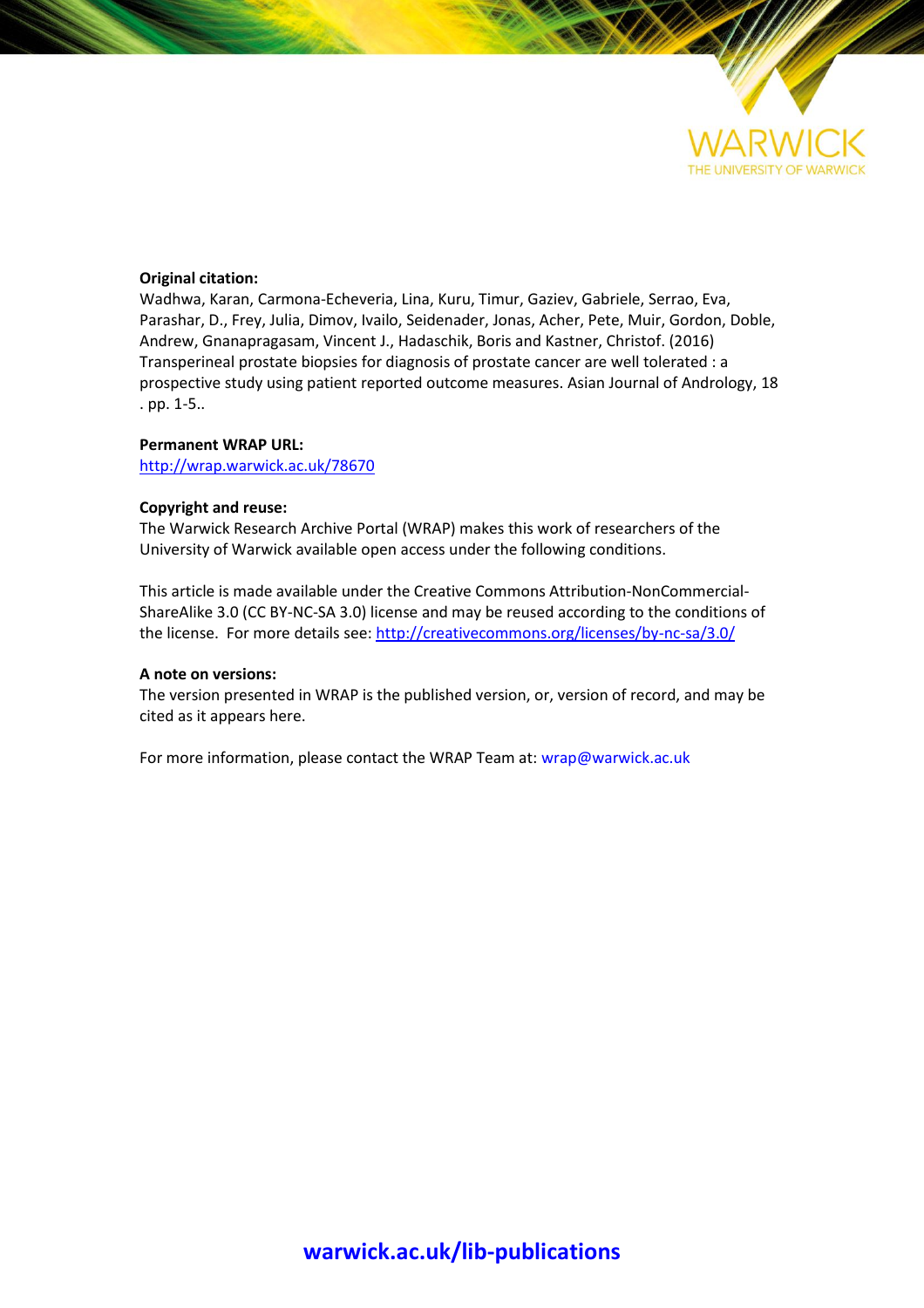**Asian Journal of Andrology (2016) 18,** 1–5 © 2016 AJA, SIMM & SJTU. All rights reserved 1008-682X

www.asiaandro.com; www.ajandrology.com

# *Open Access*

# **ORIGINAL ARTICLE**

# **Transperineal prostate biopsies for diagnosis of prostate cancer are well tolerated: a prospective study using patient‑reported outcome measures**

**Karan Wadhwa1 , Lina Carmona-Echeveria1 , Timur Kuru2 , Gabriele Gaziev1 , Eva Serrao3 , Deepak Parashar4 ,**  Julia Frey<sup>1</sup>, Ivailo Dimov<sup>2</sup>, Jonas Seidenader<sup>2</sup>, Pete Acher<sup>5</sup>, Gordon Muir<sup>6</sup>, Andrew Doble<sup>1,7</sup>, Vincent **Gnanapragasam1,7, Boris Hadaschik2 , Christof Kastner1,7**

**We aimed to determine short‑term patient‑reported outcomes in men having general anesthetic transperineal (TP) prostate biopsies. A prospective cohort study was performed in men having a diagnostic TP biopsy. This was done using a validated and adapted questionnaire immediately post-biopsy and at follow‑up of between 7 and 14 days across three tertiary referral hospitals with a response rate of 51.6%. Immediately after biopsy 43/201 (21.4%) of men felt light‑headed, syncopal, or suffered syncope. Fifty‑three percent of men felt discomfort after biopsy (with 95% scoring <5 in a 0–10 scale). Twelve out of 196 men (6.1%) felt pain immediately after the procedure. Despite a high incidence of symptoms (e.g., up to 75% had some hematuria, 47% suffered some pain), it was not a moderate or serious problem for most, apart from hemoejaculate which 31 men suffered. Eleven men needed catheterization (5.5%). There were no inpatient admissions due to complications (hematuria, sepsis). On repeat questioning at a later time point, only 25/199 (12.6%) of men said repeat biopsy would be a significant problem despite a significant and marked reduction in erectile function after the procedure. From this study, we conclude that TP biopsy is well tolerated with similar side effect profiles and attitudes of men to repeat biopsy to men having TRUS biopsies. These data allow informed counseling of men prior to TP biopsy and a benchmark for tolerability with local anesthetic TP biopsies being developed for clinical use.** *Asian Journal of Andrology* (2016) **18**, 1–5; doi: 10.4103/1008-682X.173453; published online: 26 February 2016

**Keywords:** attitude to rebiopsy; patient‑reported outcome measures; patient satisfaction; prostate cancer diagnosis; transperineal biopsies; transrectal biopsies

# **INTRODUCTION**

Prostate cancer is a significant health problem and a leading cause of death in men throughout the developed world.<sup>1</sup> Diagnostic approaches have evolved from finger guided prostatic biopsies to 12 core transrectal‑ultrasound‑guided (TRUS) biopsies. Despite this, TRUS biopsy misses up to one‑third of cancers and frequently characterizes tumors incorrectly in terms of grade, size, and position.<sup>2,3</sup> TRUS can be associated with significant pain and distress and Rosario *et al*. 4 reported fever in 17.5% of men after TRUS biopsy. Other studies have found a hospital admission rate of 5%–6.9% due to infectious complications after TRUS biopsy.5–7 In the era of increasing anti‑microbial resistance of intestinal microorganisms, the transrectal biopsy approach may be hampered by rising rates of prostatitis and sepsis.<sup>8</sup>

Given some of the limitations of TRUS biopsy, there has been renewed interest in the role of transperineal (TP) prostate biopsy in prostate cancer diagnostics.9 TP biopsies might have a higher rate of cancer detection,<sup>10</sup> particularly at the apex and anteriorly, with significantly lower rates of sepsis, $11$  but usually require a general anesthetic  $(GA)$ .<sup>12,13</sup> With the increasing use of multiparametric magnetic resonance imaging (MRI), integrated MRI‑TRUS fusion biopsies are able to improve detection of significant prostate cancer whether by the transrectal<sup>14</sup> or TP route.<sup>15</sup>

Rosario et al.<sup>4</sup> recently presented the ProBE study: a multicenter, prospective questionnaire study on short-term patient-reported outcomes after TRUS biopsy on 1147 men. Using a bespoke questionnaire, data relating to pain, infection, and bleeding was collected at 7 days and 35 days postprocedure, as well as attitude to rebiopsy and healthcare use. They found that despite pain reported in 43.6%, hematuria in 65.8%, hemoejaculate in 92.6% of men, prostate biopsy was tolerated well by most men, with a few troublesome side effects in a minority.4 Approximately 20% of men would consider further biopsy a moderate or major problem, and that this negative attitude to rebiopsy was associated with an unfavorable experience at first biopsy.4

The aim of this study was to use the validated patient-reported outcome questionnaire from the ProBE study to document the

Correspondence: Dr. K Wadhwa (kwadhwa@doctors.org.uk)

<sup>&</sup>lt;sup>1</sup>Department of Urology, Addenbrookes Hospital, Cambridge, UK; <sup>2</sup>Department of Urology, University Hospital Heidelberg, Germany; <sup>3</sup>Department of Biochemistry, University of Cambridge, Cambridge, UK; <sup>4</sup>Cancer Research Centre and Statistics and Epidemiology Unit, Division of Health Sciences, Warwick Medical School, University of Warwick, Coventry, UK; <sup>5</sup>Department of Urology, Southend University Hospital, Southend, UK; <sup>6</sup>Department of Urology, Kings College Hospital, London, UK; <sup>7</sup>CamPARI Prostate Cancer Clinic, Addenbrookes Hospital, Cambridge UK.

Received: 24 June 2015; Revised: 30 July 2015; Accepted: 30 October 2015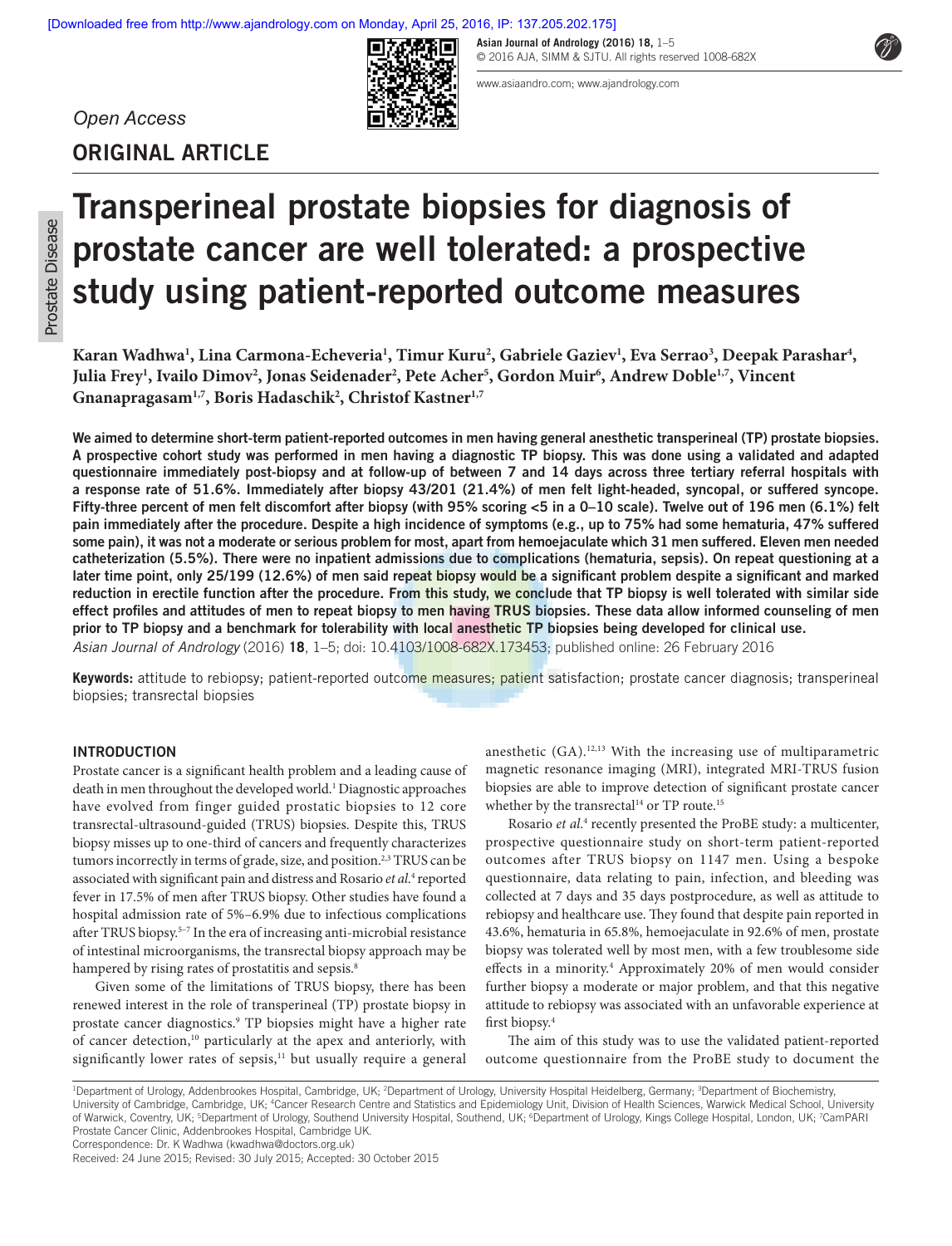**Patient reported outcomes after TP biopsy**

K Wadhwa *et al*

 $\overline{2}$ 

occurrence and effect of adverse events, early attitudes to repeat biopsy and healthcare resource use in the TP biopsy setting. We hypothesized that patient-reported outcomes would be similar between TP biopsy and the previously reported TRUS biopsy from Rosario *et al*. 4 Here, we present the first prospective evaluation of short-term patient-reported outcomes after TP biopsy across centers in the UK and Germany, using a validated questionnaire.

# **MATERIALS AND METHODS**

A standardized prospective questionnaire‑based cohort study was conducted across three centers (Addenbrookes Hospital, Cambridge UK; University Hospital Heidelberg, Heidelberg Germany; and Kings College Hospital, London), using an adapted version of the previously validated ProBE questionnaire.4 The study was registered as a service evaluation audit in all centers with the Local Ethics Committees. Specifically these were Cambridge University Hospitals Ethics Committee, Addenbrookes Hospital, UK; The University Hospital Heidelberg Ethics Review Board and Kings College Hospital, London Ethics Committee.

# *Population*

All men undergoing TP biopsy (diagnostic primary, second, or active surveillance rebiopsy) between February and November 2013 were asked to self-complete the questionnaire immediately after biopsy (baseline) and at follow‑up between 7 and 14 days after the biopsy. Three hundred eighty‑six men were included in the study divided between primary and secondary TP biopsy.

Patients were given written information on the study as well as instructions on completing the questionnaire. Baseline data including age, Hospital Anxiety and Depression Scale (HADS score), urinary, bowel and sexual symptoms were assessed using the validated International Continence Society ‑ male, International Consultation on Incontinence Modular Questionnaire‑urinary incontinence and University of California, Los Angeles Prostate Cancer index questionnaires, International Prostate Symptom Score (IPSS), and International Index of Erectile Function 5 (IIEF‑5) shortened questionnaire.

# *Biopsy*

TP biopsies were carried out as a day case surgical procedure.<sup>9,16</sup> Under general anesthetic and in the lithotomy position, with antibiotic prophylaxis, standardized "Ginsburg protocol"8 cores were sampled by the transperineal route. Briefly, this involves taking 4 cores from each of the anterior, mid, and posterior prostate sectors targeting the peripheral zone, avoiding the urethra. In addition, further cores are targeted to cancer‑suspicious MRI visible lesions if present. Multiparametric MRIs were read by experienced specialist uroradiologists and any "target" lesions identified, with prostate and lesion reporting occurring according to the European Society of Uro‑Radiology standards shortly before biopsy.17 One center used the MRI cognitively/visually and two centers with the support of MRI-ultrasound fusion software (BiopSee™, Darmstadt, Germany). In total, 24–40 cores were taken. After recovery, men were observed until they had voided after which they were discharged on the same day. All men were provided with written information regarding postbiopsy instructions.

# *Outcome measures*

The ProBE questionnaire is well described in the original publication.<sup>4</sup> A bespoke questionnaire was created and validated to measure the frequency and effect of symptoms related to pain, infection, and bleeding; patient attitude to repeat biopsy and participant healthcare resource use was also evaluated.

For use in patients undergoing TP biopsies, the appropriate questions were altered to allow for the use of GA. The questionnaire had been validated in English-speaking patients only by the ProBE team. For the use in German patients, we followed a formal translation and retranslation process to ensure accurate interpretation. The questionnaire was translated by a German with good knowledge of the English language from English into German and retranslated back into English by another German urologist resident in the UK.

# *Symptoms*

Using a Likert‑type scale, men were asked to described pain and discomfort immediately after the procedure and at follow‑up describing it as "none," "mild," "moderate," or "severe." Complications such as hematuria, hematochezia, hemoejaculate, fever, shivers, and pain were self-reported as absent or present and then graded from "none," "minor," "moderate," or "major" to assess the scale of the problem. Alongside, urinary, bowel, and sexual symptoms were assessed using the validated International Continence Society ‑ male, International Consultation on Incontinence Modular Questionnaire‑urinary incontinence and University of California, Los Angeles Prostate Cancer index questionnaires,<sup>18–20</sup> International Prostate Symptom Score,<sup>21</sup> and International Index of Erectile Function<sup>22</sup> at baseline and follow-up.

# *Attitude to rebiopsy*

To assess attitudes to future biopsies, men were asked "how much of a problem would you find having another biopsy in the future?" and asked to rate it on a four‑point Likert‑type scale (not a problem, minor problem, moderate problem, major problem) and "how you would describe the procedure to a friend?" (Minor, moderate, or major).

# *Use of healthcare services*

Men were asked in the questionnaire about contact with healthcare, whether they had been prescribed any analgesics or antibiotics or were catheterized. For all the questions enquiry was made as to the severity of the problem (none, minor, moderate, or major).

# *Classifying adverse events*

At follow‑up review, adverse events were recorded and classified by the clinician by the Clavien-Dindo classification.<sup>23</sup>

# *Data analysis*

SPSS (IBM Corporation Released 2012 IBM SPSS Statistics for Windows, Version 21.0. Armonk, NY, USA) was used for data analysis. The proportion of men experiencing each outcome was presented with 95% confidence intervals (CIs) calculated using Wilson's method. A *P* value of 0.05 or less was considered statistically significant. The effect of risk factors on binary outcome measures was estimated as odds ratios (ORs) using logistic regression adjusted for center. OR with CIs and *P* values were calculated.

# **RESULTS**

Of 389 men who were included in the study, 201 men answered both questionnaires (response rate = 51.6%). Baseline demographic measures are shown in **Table 1**. The nonresponders were chased up by telephone calls and contact to referring physicians to ensure that they were not lost to follow‑up, or admitted with a serious complication. The main reasons for noncompletion of the study were either forgetting to fill in questionnaires, not filling in follow‑up questionnaires, or returning documents unfilled.

# *Symptoms and significance*

Immediately after biopsy 43/201 (21.4%) felt men felt light‑headed, syncopal, or suffered syncope. Fifty-three percent of men felt

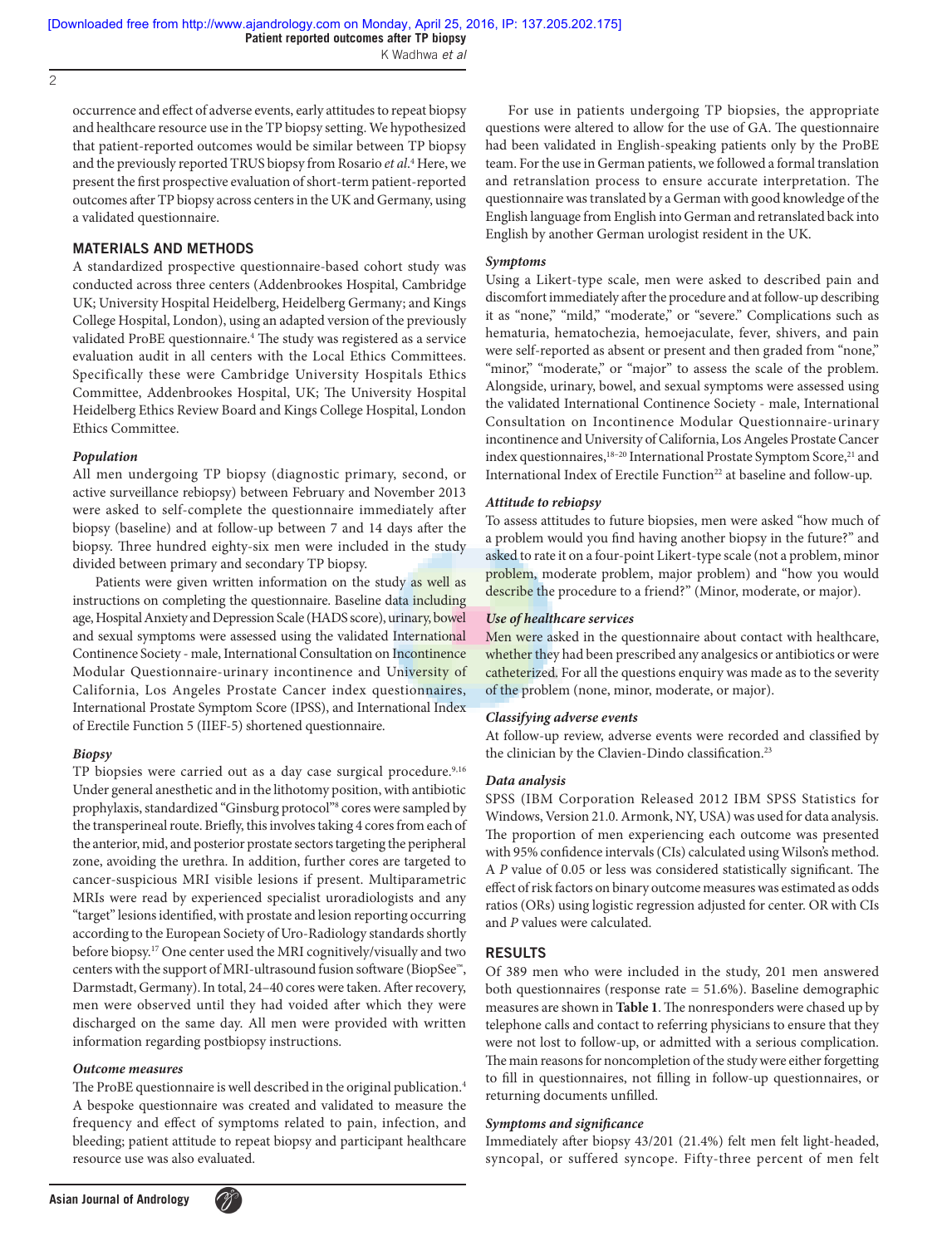discomfort after biopsy (with 95% scoring <5 in a 0–10 scale). Twelve out of 196 (6.1%) men felt pain immediately after the procedure.

**Table 2** highlights the number of men at follow‑up questioning who had suffered pain, fever, shivers, hematuria, hematochezia, hemoejaculate, nausea or felt unwell. **Table 2** shows in whom this reported symptom was a moderate or serious problem, in those that answered this part of the question (not all men gave the severity of the problem). Over one‑third of men reported no sexual activity after biopsy ( $n = 70/187$ ). Despite the high incidence of symptoms, it was not a moderate or serious problem for most, apart from hemoejaculate which 31 men suffered. There were no inpatient admissions due to complications (hematuria, sepsis, or catheterization).

# *Sexual and urinary matters*

**Table 3** shows the IPSS, quality of life (QoL), and IIEF scores immediately after and at follow‑up. In general, most men fell into the "moderate" symptom group with regards to IPSS at both timepoints with no urinary symptom deterioration. This was accompanied by a QoL score, which was "mostly pleased" at both intervals. There was a significant and marked reduction in erectile function on repeat questioning at a later timepoint (IIEF score 16.1 vs. 13.2; *P* < 0.001; **Table 3**).

#### *Attitude to rebiopsy*

Just after the procedure, 14 out of 196 men (7.1%) said a repeat biopsy would be a significant problem. On repeat questioning, 25 out of 199 men (12.6%) said repeat biopsy would be a significant problem.

When comparing attitude to biopsy at follow-up with age, prostate volume, pain or aspirin use, using a multiple logistic regression model, there was no effect overall (OR = 1.2; 95% CI: 0.456–3.3) (**Table 4**).

#### *Contact with healthcare*

In all, 11 out of 198 (5.5%) men suffered urinary retention requiring catheterization. There was no correlation in healthcare contact with age, prostate volume, pain on biopsy, or aspirin use in either group (**Table 4**). There were no deaths in the follow‑up period.

As per Clavien-Dindo classification, Grade I complications (antiemetic, fluids, *etc.*) occurred in 147 men (73.1%), Grade II (antibiotics, blood transfusions, etc.) in 54 men (26.9%) and there were no Grades III–IV complications (surgery, intensive care input or death). This was not different across centers (*P* = 0.35). Overall, there was no difference in overall outcomes between patients having a first or second biopsy (data not shown).

# **DISCUSSION**

This study adds to the literature on patient-reported outcomes following transperineal prostate biopsy. Merrick *et al*. 24 had previously demonstrated a higher urinary retention rate but comparable outcome to TRUS in terms of urinary, bowel and erectile function. Our study had a limited response rate of only 51.6%, and findings are based on patient‑reported outcomes alone. Some men rated post-biopsy pain (4.7%) and infective (fever in 4.9%) or hemorrhagic symptoms (hematuria in 6.2%) as a major/moderate problem. Overall, attitude to rebiopsy was favorable. Although there was a significant increase in men in whom rebiopsy would be a major problem on repeat questioning, approximately 7 out of 8 men still had a positive attitude to rebiopsy. Bokhorst *et al*. 25 have previously shown that compliance with repeat biopsy dramatically decreases with time on active surveillance from 81% compliance at year 1 down to 33% in year 10.

Despite being well tolerated on the whole, there were some significant side effects. Of those men who suffered one or more complication, the majority classified as Clavien Grade 1 (73.1%). A high proportion of men suffered from hemoejaculate (63.8%), which was a moderate/serious problem for 17.4%. Despite the high rate of Grade 1 or greater complications, few men contacted healthcare providers (7.6%). Interestingly, the rate of urinary retention after TP saturation biopsy was only 5.5%. There were no hospital admissions and no septic episodes recorded. Similarly, there were no fatalities in our study. This is not surprising given the demographics of the men. We did not dissect the rates of adverse events between those with a cancer diagnosis and those without, but studies have shown this not to be the case.<sup>4</sup>

#### **Table 1: Summary statistics for baseline demographic measures**

| Characteristics                                   |                 |
|---------------------------------------------------|-----------------|
| Number of patients                                | 201             |
| Mean (s.d.) number of cores                       | 27.25 (5.51)    |
| Primary biopsy (%)                                | 56 (27.8)       |
| Secondary biopsy (%)                              | 145 (72.2)      |
| Mean (s.d.) age (year)                            | 64.37 (7.54)    |
| Median (interquartile range) PSA (ng m $I^{-1}$ ) | $8.3(5.5-13.8)$ |
| Mean (s.d.) HADS (anxiety)                        | 5.43(3.90)      |
| Mean (s.d.) HADS (depression)                     | 3.73(2.79)      |
| Median (interquartile range) prostate volume (ml) | 49 (32-66)      |
| Mean (s.d.) IIEF (after procedure)                | 13.24 (9.25)    |
| Mean (s.d.) IPSS (after procedure)                | 9.37(6.91)      |

HADS: hospital anxiety and depression scale; IIEF: International Index of Erectile Function (short form‑5); IPSS: International Prostate Symptom Score; s.d.: standard deviation

#### **Table 2: Overall symptoms and significance**

| a. All reporting symptoms |                               |            |  |  |  |  |  |
|---------------------------|-------------------------------|------------|--|--|--|--|--|
| Symptom present           | Reporting/respondents         | Percentage |  |  |  |  |  |
| Pain                      | 94/200                        | 47         |  |  |  |  |  |
| Fever                     | 13/201                        | 6.5        |  |  |  |  |  |
| <b>Shivers</b>            | 17/201                        | 8.5        |  |  |  |  |  |
| Hematuria                 | 150/200                       | 75         |  |  |  |  |  |
| Hematochezia              | 20/201                        | 10.1       |  |  |  |  |  |
| Hemoejaculate             | 127/201                       | 63.8       |  |  |  |  |  |
| Nausea                    | 5/201                         | 2.5        |  |  |  |  |  |
| Unwell                    | 27/201                        | 13.4       |  |  |  |  |  |
|                           | b. Moderate or severe problem |            |  |  |  |  |  |
| Pain                      | 9/190                         | 4.7        |  |  |  |  |  |
| Fever                     | 9/184                         | 4.9        |  |  |  |  |  |
| Shivers                   | 3/185                         | 1.6        |  |  |  |  |  |
| Hematuria                 | 12/193                        | 6.2        |  |  |  |  |  |
| Hematochezia              | 2/178                         | 1.1        |  |  |  |  |  |
| Hemoejaculate             | 31/178                        | 17.4       |  |  |  |  |  |
| Nausea                    | 1/183                         | 0.5        |  |  |  |  |  |
| Unwell                    | 11/181                        | 6.1        |  |  |  |  |  |

#### **Table 3: Urinary and sexual function scores (IPSS, QoL, and IIEF scores immediately after biopsy and at follow‑up questioning)**

|    | Immediately<br>postprocedure | Score $(\pm s.d.)$        | At follow-up<br>questioning | Score $(\pm s.d.)$           |        |
|----|------------------------------|---------------------------|-----------------------------|------------------------------|--------|
| TP | <b>IPSS</b>                  | $10.2 \ (\pm 7.16)$       | <b>IPSS</b>                 | $9.37 \ (\pm 6.91)$          | 0.1934 |
|    | QoL                          | $1.90 \ (\pm 1.38)$       | QOL                         | $1.82 \ (\pm 1.45)$ 0.5108   |        |
|    | <b>IIFF</b>                  | $16.13 \ (\pm 8.31)$ IIEF |                             | $13.24 \ (\pm 9.25)$ < 0.001 |        |

TP: transperineal; QoL: quality of life; IIEF: International Index of Erectile Function (short form‑5); IPSS: International Prostate Symptom Score; s.d.: standard deviation

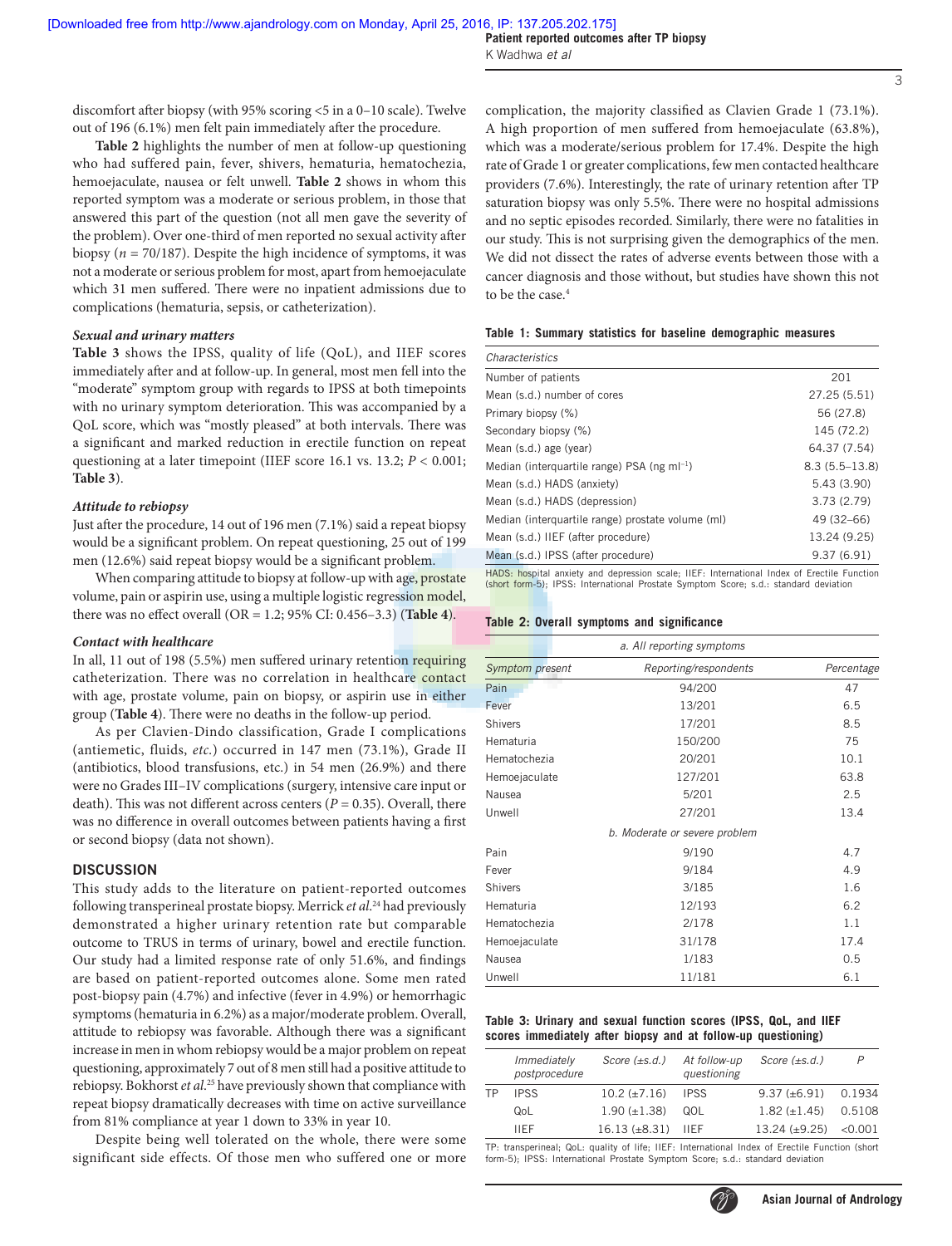**Patient reported outcomes after TP biopsy**

K Wadhwa *et al*

4

| Table 4: Measuring the effect of age, prostate volume, biopsy pain, and aspirin use on tolerability of biopsy or healthcare contact |  |  |  |  |  |  |  |
|-------------------------------------------------------------------------------------------------------------------------------------|--|--|--|--|--|--|--|
|-------------------------------------------------------------------------------------------------------------------------------------|--|--|--|--|--|--|--|

| Factors                              | Summary statistics<br>in predictors for<br>overall cohort | ТP                    |       |                        |       |  |
|--------------------------------------|-----------------------------------------------------------|-----------------------|-------|------------------------|-------|--|
|                                      |                                                           | Problem with rebiopsy |       | Healthcare contact     |       |  |
|                                      |                                                           | OR (95% CI)           |       | OR (95% CI)            |       |  |
| Age (OR per 5 years)                 | $65.45$ (s.d.: $8.14$ )                                   | 1.136 (0.824-1.567)   | 0.436 | 1.159 (0.877–1.532)    | 0.299 |  |
| Prostate volume (OR per 20 I volume) | 56.42 (s.d.: 33.97)                                       | $1.094(0.86 - 1.391)$ | 0.466 | 1.029 (0.78-1.358)     | 0.84  |  |
| Pain of biopsy (%)                   | 90/200 (47)                                               | $1.227(0.456-3.3)$    | 0.686 | $0.924(0.364 - 2.348)$ | 0.869 |  |
| Aspirin treatment (%)                | 21/201 (10.4)                                             | 1.635 (0.326-8.198)   | 0.55  | $0.429(0.109-1.69)$    | 0.226 |  |

TP: transperineal; CI: confidence interval; s.d.: standard deviation; OR: odds ratio; CI: confidence interval

Published literature strongly supports our findings. Vyas *et al*. 11 showed that TP biopsies had a good cancer detection rate (54%) with urinary retention in 11 out of 634 men (1.7%) and no cases of urosepsis. Negligible rate of urosepsis after TP biopsy has also been reported recently with rising rates of post‑TRUS sepsis and increased incidence of multiresistant bacteria found in rectal flora.<sup>26</sup>

The results for side effects of our TP biopsy cohort are similar to the original ProBE study in patients undergoing TRUS biopsy with reference to specific symptoms.<sup>4</sup> This is surprising given the men having TRUS biopsy in the ProBE study had on average 2 weeks longer to recover from the procedure, and we may assume that men after TP biopsy possibly have better QoL parameters. Similar to the original study, we found that very few men suffered no symptoms (2.1% Grade 0 in ProBE),<sup>4</sup> and in those who did, the vast majority were Grade 1 (64.6% in ProBE).4 Again we found that hemoejaculate was a moderate/serious problem in a larger than expected proportion of men, but less than the 20%–26% reported originally.<sup>4</sup> After TP biopsy under anesthesia, the attitude to rebiopsy was less negative than in ProBE; we found this to be up to 12% compared to the nearly 20% in the original publication.<sup>4</sup> Some of these differences may be due to the later timepoint in the original study; while we collected data immediately after biopsy and at between 7 and 14 days, the ProBE study collected data at 7 and 35 days after biopsy.<sup>4</sup> Another reason for the change in attitudes or perceived problem with hemoejaculate may be that the men are better counseled on side effects and rationale for biopsy/rebiopsy in this current cohort who are often having a second biopsy (72.2% in our study).

There are several limitations to this work. Firstly, the response rate was only 51.6% and follow‑up relatively short. There are several reasons for this; the main reason for noncompletion of the study was either forgetting to fill in questionnaires, not filling in follow‑up questionnaire or returning documents unfilled. However, the nonresponse rate did not seem to bias the data with regards to death rate or hospital admissions. A further criticism is the lack of true "baseline" data reflecting the period before biopsy – this represents a shortcoming of the study. Therefore while we can draw conclusions about outcomes for urinary and sexual matters between the two questionnaires, we cannot truly ascertain the true changes from baseline.

Recall bias is a potential problem, but this was limited by the relatively short follow‑up interval (between 7 and 14 days). The presence of nonspecific symptoms, such as fevers/shivers, may not necessarily relate to the biopsy but may influence, for example, attitude to repeat biopsy. There was a mixed population of men having first or secondary biopsy, which reflects current clinical practice.

Several studies have investigated the effect of TP or TRUS biopsies on erectile function and the relationship of prostate biopsies and associated anxiety, with the conclusion that prostate biopsies cause anxiety and temporary erectile dysfunction,<sup>27</sup> which may be worse after multiple biopsy episodes.16,28,29 Finally, we did not account for co-morbidity, but given this is a relatively young patient cohort, suitable

for treatment with curative intent, we would expect these not to be a significant confounder.

Despite these limitations, we are adding to the literature on patient‑reported outcomes after TP biopsy using attitude to biopsy as a surrogate marker for tolerability and reporting healthcare contact in men undergoing TP biopsies under general anesthetic. Local anesthetic strategies for TP biopsy are emerging<sup>30</sup> and it will be interesting to see how anesthesia, lower core numbers, and targeted biopsies only may change practice. Prospective studies will be useful to determine patient-reported outcome measures after local anesthetic TP biopsy, particularly in the era of MRI targeting.

#### **CONCLUSION**

The current practice of performing TP biopsy under general anesthetic is well tolerated with a good side effect profile and attitude of men to repeat biopsy as a marker of tolerability. We can now quantify complications and inform patients better of what to expect before they embark on the process of general anesthetic transperineal prostate biopsy. However, with the possibility of performing local/ regional anesthesia for TP, patient tolerability in this setting is yet to be determined. The current study and modified questionnaire could act as a benchmark for future work in evaluating patient-reported outcomes after local anesthetic TP biopsy.

#### **AUTHOR CONTRIBUTIONS**

BH, CK, AD, and VG conceived the study. LCE, TK, and JF designed the questionnaires and carried out the study. LCE, TK, GG, ES, JF, ID, JS, KW PA, and GM collected and formatted the data. LCE, ES, and DP performed the analysis including statistics. All the patients were under the care of PA, GM, AD, VG, and BH and CK, KW, TK, PA, BH, CK, AD, and VJG wrote and edited the manuscript. All authors read and approved the final manuscript.

#### **COMPETING INTERESTS**

All authors declare that they have no competing interests.

# **ACKNOWLEDGMENTS**

Boris Hadaschik received funding from the German Research Foundation and the European Foundation for Urology. Karan Wadhwa is sponsored by a Medical Research Council Research Training Fellowship. No other funding was received for this work.

#### **REFERENCES**

- 1 Ferlay J, Parkin DM, Steliarova-Foucher E. Estimates of cancer incidence and mortality in Europe in 2008. *Eur J Cancer* 2010; 46: 765–81.
- 2 Shaw GL, Thomas BC, Dawson SN, Srivastava G, Vowler SL, *et al.* Identification of pathologically insignificant prostate cancer is not accurate in unscreened men. *Br J Cancer* 2014; 110: 2405–11.
- 3 Haas GP, Delongchamps B, Jones RF, Chandan V, Serio A, *et al.* Needle biopsies on autopsy prostates: sensitivity of cancer detection based on true prevalence. *J Natl Cancer Inst* 2007; 99: 1484–9.
- 4 Rosario DJ, Lane JA, Metcalfe C, Donavan JL, Doble A, *et al.* Short term outcomes